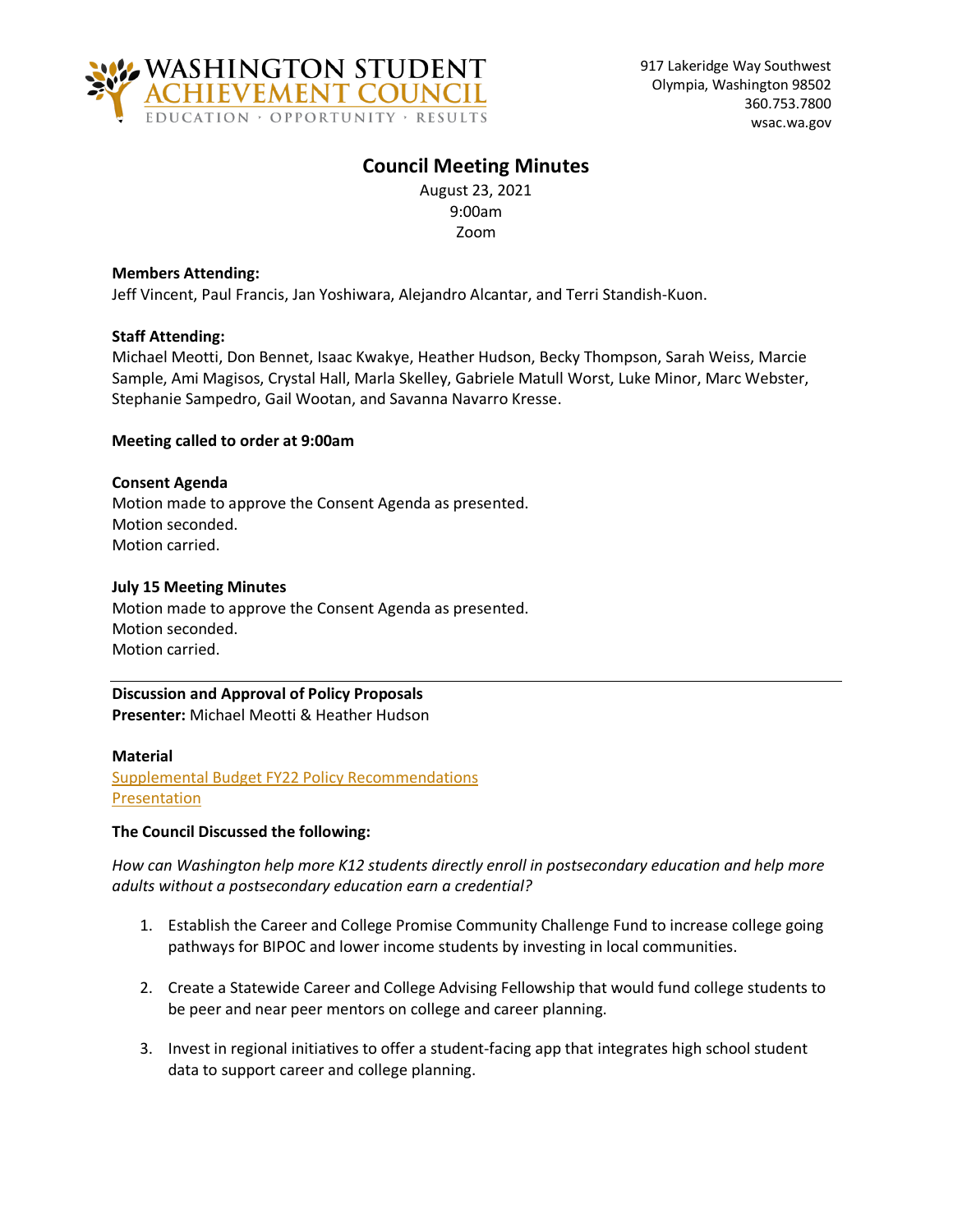- 4. Extend OtterBot texting to communicate to College Bound Scholarship students and parents, from 9th through 12th grade.
- 5. Fully fund College in the High School so that all low-income students can access college credit for free

## **Key considerations for next steps**

- Expressed support for the proposals about with the following edits:
	- o Page 3 Advisory committee instead of governing committee
	- o Page 4 Removing "dual generational" approach, as it can unintentionally limit outreach.

*What should Washington do to ensure postsecondary students have access to basic needs, including housing, food, childcare, and mental healthcare?*

- 1. Expand existing pilot to support more students experiencing homelessness
- 2. Washington should have a recurring student survey to determine the statewide prevalence of postsecondary students' unmet needs - for food, housing, childcare, mental healthcare, digital access- and the state should make the necessary investments to implement this work. (This is a recommended policy position for the Council, not a budget request).

### **Key considerations for next steps**

- Expressed desire to make competitive funding available for private not-for-profit institutions to support students experiencing homelessness at all institutions. This was also supported by the basic needs taskforce and additional stakeholders.
	- $\circ$  Support from the Council at large to expand the existing pilot to include the abovementioned competitive funds, as a means to include students at all institutions while ensuring the current proposal maintains the outlined funding.
- The expansion of the homeless pilot program to all SBCTC institutions is being seriously considered by SBCTC
- **Identified need:** language that encourages campuses to include graduate students in the basic needs survey proposal approve?

**Conclusion:** The Council was in agreement and in support of the proposals and outlined next steps as discussed. Agency staff will follow up with Council members unable to attend today's meeting to include their feedback/recommendations.

### **Approval of Policy Proposals**

Motion made to approve the Consent Agenda as presented and discussed. Motion seconded. Motion carried

### **Public Comment**

[See Appendix](#page-3-0)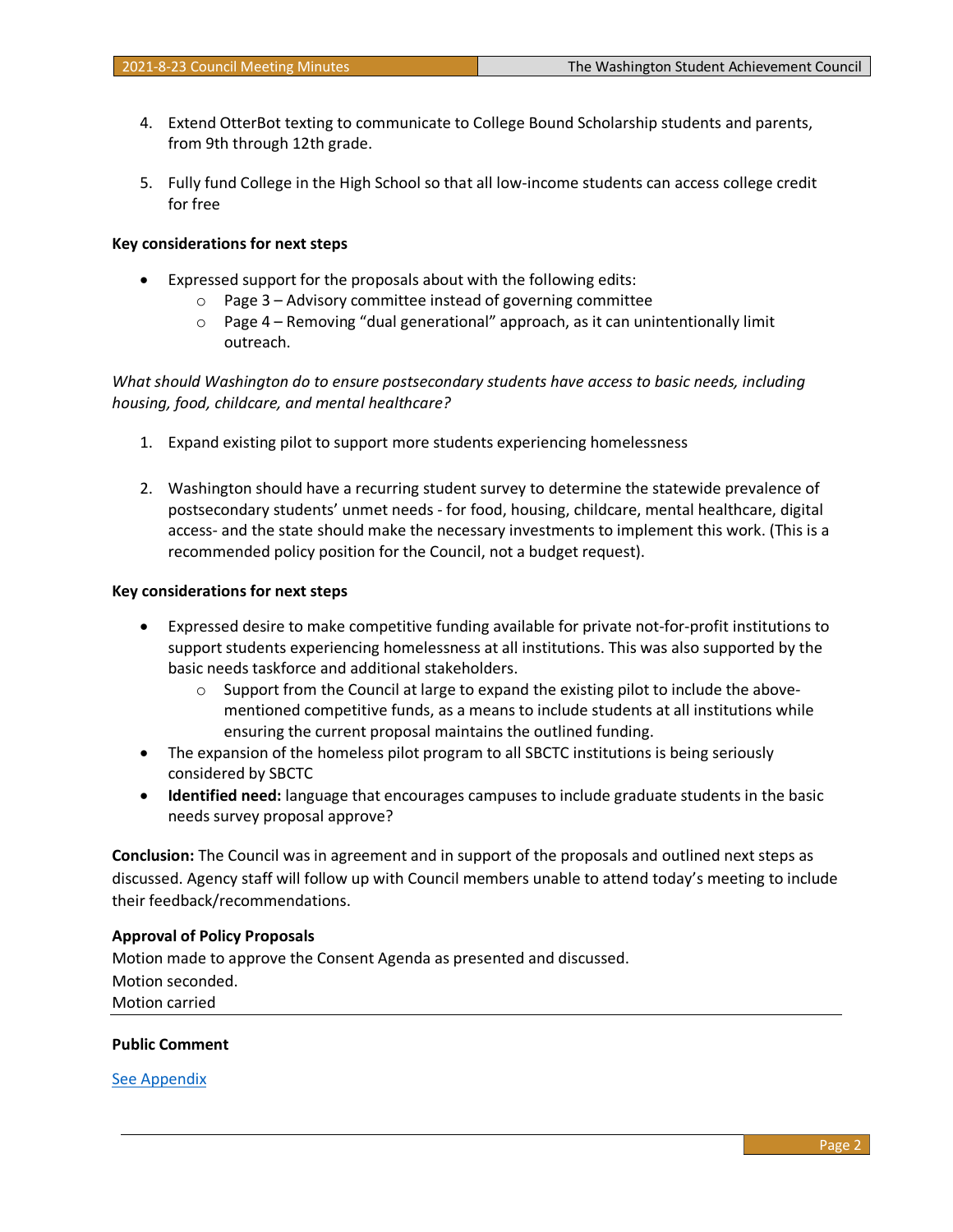**Meeting Adjourned:** 9:55am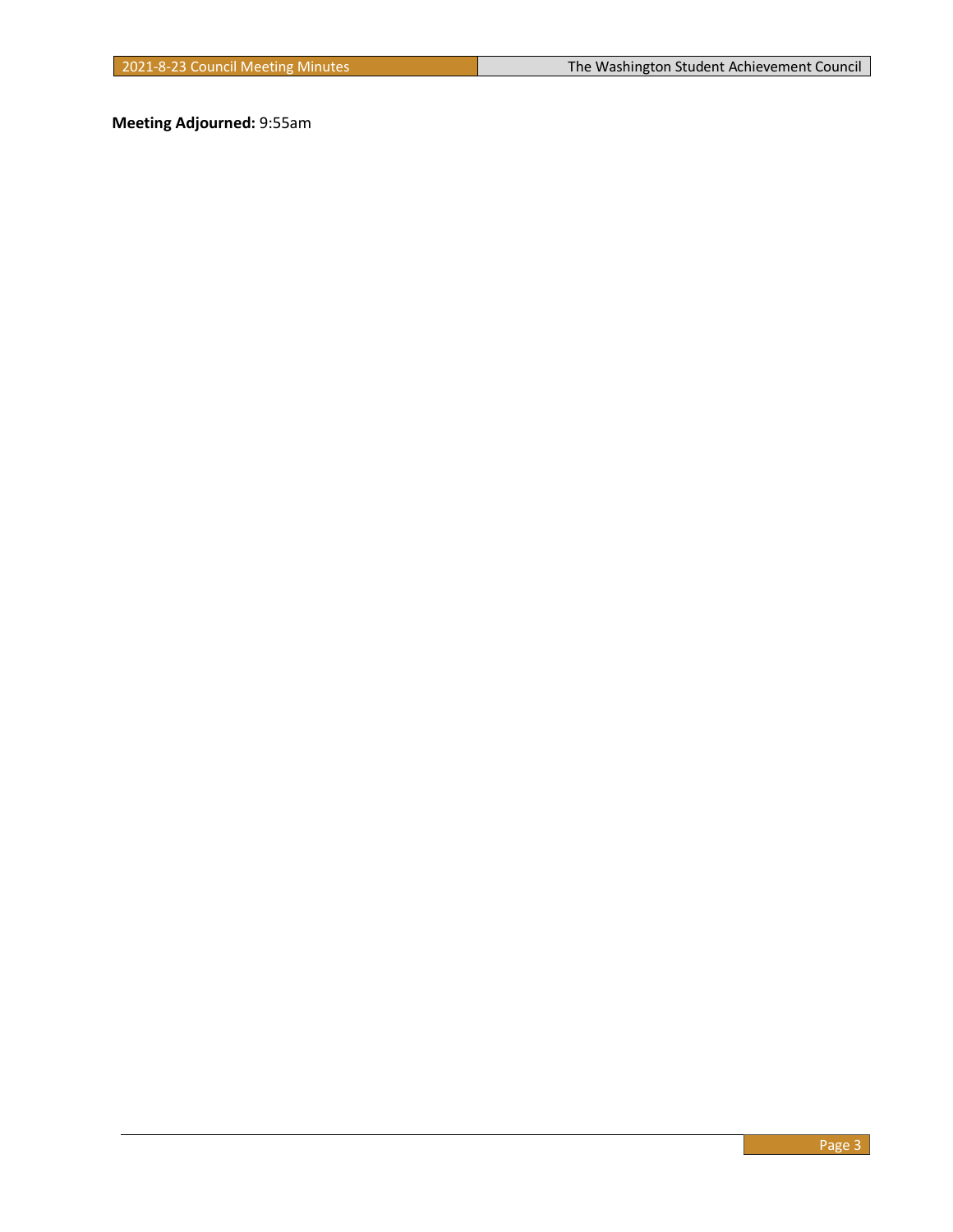# <span id="page-3-0"></span>**Appendix A**

TVW meeting recording

# **Appendix B**

| 09:04:35 From Host        | Welcome! Please use the chat feature to introduce yourselves My name is Crystal |
|---------------------------|---------------------------------------------------------------------------------|
| (Crystal Hall) to         | Hall (WSAC staff), she/her pronouns.                                            |
| Everyone:                 |                                                                                 |
| 09:04:57 From Virginia    | Virginia Barry, Stand for Children, She/Her                                     |
| Barry to Everyone:        |                                                                                 |
| 09:05:00 From Nova        | Good morning! Nova Gattman, Workforce Board, she/her                            |
| Gattman to Everyone:      |                                                                                 |
| 09:05:05 From Brian       | Brian Jeffries - Washington Roundtable                                          |
| Jeffries to Everyone:     |                                                                                 |
| 09:05:07 From Ami         | Ami Magisos, WSAC Policy and Planning                                           |
| Magisos to Everyone:      |                                                                                 |
| 09:05:20 From Marla       | Marla Skelley, WSAC SFA                                                         |
| Skelley to Everyone:      |                                                                                 |
| 09:05:25 From Luke        | Luke Minor; WA529/WSAC; he/him                                                  |
| Minor to Everyone:        |                                                                                 |
| 09:05:38 From Marc        | Marc Webster, WSAC External Affairs. Good morning!                              |
| Webster to Everyone:      |                                                                                 |
| 09:05:44 From Shea        | Good morning! Shea Hamilton, Independent Colleges of Washington (ICW)           |
| Hamilton to Everyone:     |                                                                                 |
| 09:05:48 From Sarah       | Good morning! Sarah Weiss (WSAC staff, College Access, and Support), she/her.   |
| Weiss to Everyone:        |                                                                                 |
| 09:06:13 From Alicia      | Alicia Kinne-Clawson, WA senate higher ed non-partisan staff                    |
| Kinne-Clawson to          |                                                                                 |
| Everyone:                 |                                                                                 |
| 09:06:14 From Shelly      | Shelly O'Neill CCL Coordinator ESD 105                                          |
| O'Neill to Everyone:      |                                                                                 |
| 09:06:16 From Marcie      | Hello! Marcie Mills Sample, WSAC Staff, College Access & Support                |
| Sample to Everyone:       |                                                                                 |
| 09:06:25 From Don         | Don Bennett, Deputy Director, WSAC                                              |
| Bennett to Everyone:      |                                                                                 |
| 09:06:37 From Ruben       | Ruben Flores, Council if Presidents.                                            |
| Flores to Everyone:       |                                                                                 |
| 09:07:10 From Kelly       | Kelly Evans, College Promise Coalition, she/her                                 |
| Evans to Everyone:        |                                                                                 |
| 09:07:12 From Brian       | Brian Richardson, CFO, WSAC                                                     |
| Richardson to             |                                                                                 |
| Everyone:                 |                                                                                 |
| 09:07:19 From J. Lee      | J. Lee Schultz, State Board of Education, she/her                               |
| Schultz to Everyone:      |                                                                                 |
| 09:08:16 From Isaac       | Isaac Kwakye - Washington Student Achievement Council                           |
| Kwakye to Everyone:       |                                                                                 |
| 09:09:20 From             | Catherine Matthews, Director of Assessment and Research Everett Public Schools  |
| <b>Catherine Matthews</b> |                                                                                 |
| Everett SD (She/Her) to   |                                                                                 |
| Everyone:                 |                                                                                 |